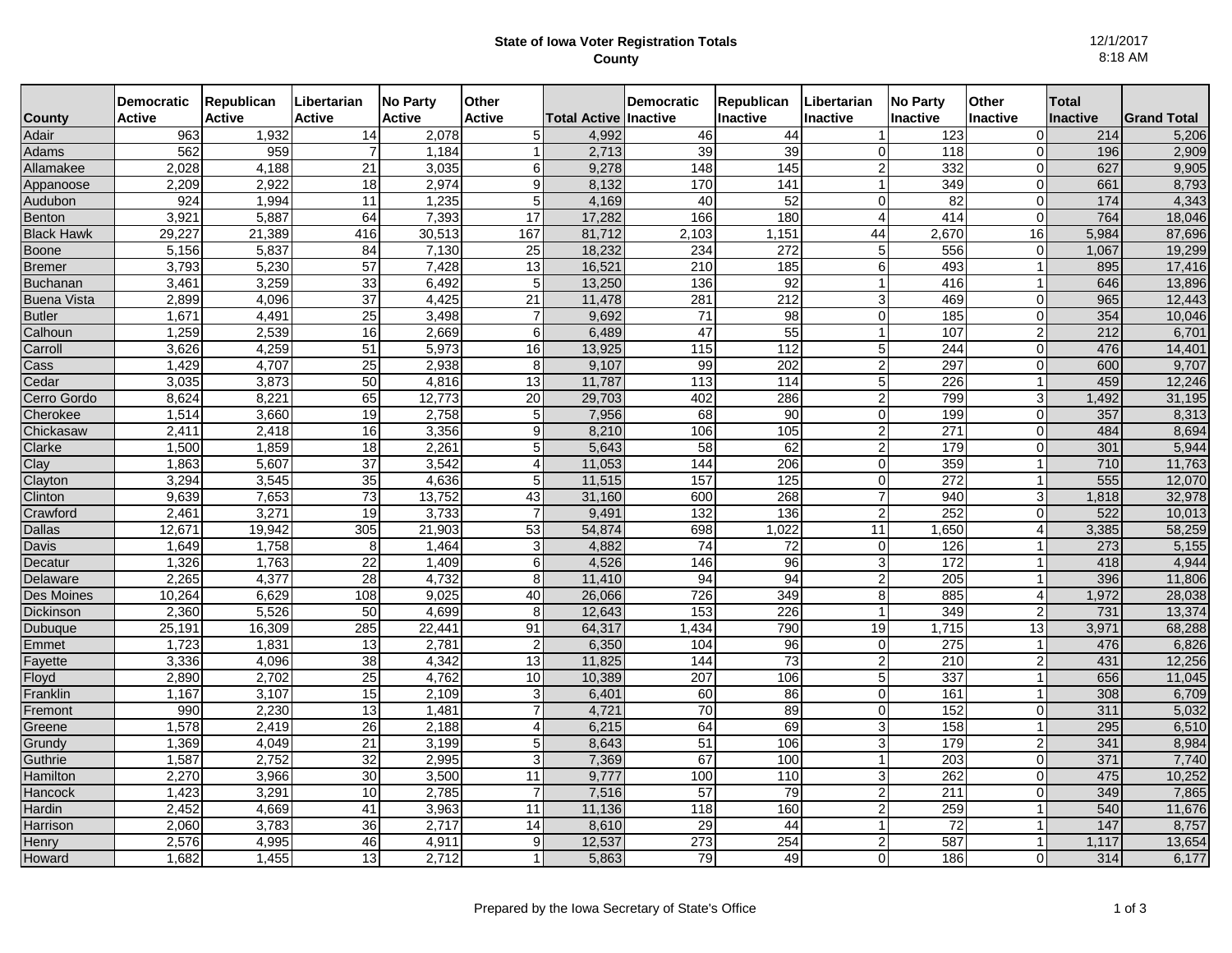## **State of Iowa Voter Registration Totals County**

12/1/2017 8:18 AM

| County                | <b>Democratic</b><br><b>Active</b> | Republican<br><b>Active</b> | Libertarian<br><b>Active</b> | <b>No Party</b><br><b>Active</b> | <b>Other</b><br><b>Active</b>    | <b>Total Active Inactive</b> | <b>Democratic</b>     | Republican<br><b>Inactive</b> | Libertarian<br><b>Inactive</b>   | <b>No Party</b><br><b>Inactive</b> | Other<br>Inactive    | <b>Total</b><br><b>Inactive</b> | <b>Grand Total</b> |
|-----------------------|------------------------------------|-----------------------------|------------------------------|----------------------------------|----------------------------------|------------------------------|-----------------------|-------------------------------|----------------------------------|------------------------------------|----------------------|---------------------------------|--------------------|
| <b>Humboldt</b>       | 1,179                              | 2,635                       | $\overline{13}$              | 2,462                            | 3                                | 6,292                        | 62                    | 84                            |                                  | 159                                | 0                    | 307                             | 6,599              |
| Ida                   | 761                                | 2,21'                       | 15                           | 1,713                            | 3                                | 4,703                        | 28                    | 56                            | 0                                | 107                                | 0                    | 191                             | 4,894              |
| lowa                  | 2,548                              | 3,93'                       | 43                           | 4,941                            | 6                                | 11,469                       | 106                   | 134                           | 0                                | 272                                | 0                    | 512                             | 11,981             |
| Jackson               | 4,822                              | 3.14'                       | 28                           | 5,833                            | 8                                | 13,832                       | 211                   | 123                           | 2                                | 411                                | $\mathbf{1}$         | 748                             | 14,580             |
| Jasper                | 8,168                              | 7,359                       | 70                           | 8,938                            | 20                               | 24,555                       | 285                   | 228                           | 2                                | 517                                | 1                    | 1,033                           | 25,588             |
| Jefferson             | 3,886                              | 3,310                       | 50                           | 3,064                            | 47                               | 10,357                       | 274                   | 128                           |                                  | 342                                | 8                    | 759                             | 11,116             |
| Johnson               | 42,212                             | 18,750                      | 639                          | 30,138                           | 221                              | 91,960                       | 5,911                 | 2,777                         | 101                              | 6,609                              | 54                   | 15,452                          | 107,412            |
| Jones                 | 3,085                              | 3,775                       | 22                           | 6.136                            |                                  | 13.025                       | 108                   | 87                            | 2                                | 326                                | $\overline{1}$       | 524                             | 13,549             |
| Keokuk                | 1,81'                              | 2,368                       | 14                           | 2,272                            | $\overline{4}$                   | 6,469                        | 115                   | 82                            | $\Omega$                         | 172                                | 0                    | 369                             | 6,838              |
| Kossuth               | 2,942                              | 3,497                       | $\overline{21}$              | 4,385                            | 9                                | 10,854                       | 123                   | 133                           |                                  | 308                                | 0                    | 565                             | 11,419             |
| ee                    | 8,919                              | 4,431                       | 85                           | 8,131                            | 23                               | 21,589                       | 556                   | 270                           | 11                               | 919                                | 2                    | 1,758                           | 23,347             |
| Linn                  | 49,939                             | 38,617                      | 1,058                        | 52,185                           | 323                              | 142,122                      | 2,827                 | 1,568                         | 65                               | 3,558                              | 25                   | 8,043                           | 150,165            |
| Louisa                | 1,613                              | 2,466                       | 15                           | 2,675                            | 5                                | 6,774                        | 94                    | 85                            | 1                                | 205                                | -1                   | 386                             | 7,160              |
| Lucas                 | 1,230                              | 2,293                       | 13                           | 2,017                            | $\overline{3}$<br>$\overline{2}$ | 5,556                        | $\overline{58}$<br>82 | 102                           | $\overline{0}$<br>$\overline{2}$ | 168                                | $\mathbf 1$          | 329<br>442                      | 5,885              |
| _von<br>Madison       | 844<br>2,591                       | 5,463<br>4,321              | 13<br>39                     | 1.675                            | 10                               | 7,997<br>10.793              | 128                   | 180<br>193                    | 2                                | 178<br>298                         | 0<br>1               | 622                             | 8,439<br>11,415    |
| Mahaska               | 2,430                              | 6,854                       | 64                           | 3,832<br>4,399                   | 15                               | 13,762                       | 268                   | 249                           |                                  | 480                                | 0                    | 1,001                           | 14,763             |
| Marion                | 5,112                              | 9,446                       | 74                           | 7,798                            | 20                               | 22,450                       | 286                   | 420                           |                                  | 597                                | 0                    | 1,310                           | 23,760             |
| Marshal               | 6,915                              | 7,401                       | 71                           | 8,965                            | $\overline{24}$                  | 23,376                       | 379                   | 269                           | 5                                | 665                                | 0                    | 1,318                           | 24,694             |
| Mills                 | 1,951                              | 5,034                       | 63                           | 3,090                            | 18                               | 10,156                       | $\overline{18}$       | 21                            | $\mathbf{1}$                     | 27                                 | 1                    | 68                              | 10,224             |
| Mitchell              | 1,612                              | 2,523                       | 8                            | 2,774                            | 5                                | 6,922                        | 66                    | 73                            | 1                                | 141                                | 0                    | 281                             | 7,203              |
| Monona                | 1,667                              | 2,043                       | 16                           | 2,240                            | $\overline{7}$                   | 5,973                        | 61                    | 62                            | $\blacktriangleleft$             | 111                                | 0                    | 235                             | 6,208              |
| Monroe                | 1,478                              | 1.704                       | 10                           | 1,597                            | $\overline{0}$                   | 4,789                        | 61                    | 51                            | $\mathbf{1}$                     | 102                                | 1                    | 216                             | 5,005              |
| Montgomery            | 997                                | 3,578                       | 14                           | 2,262                            |                                  | 6,858                        | 61                    | 115                           |                                  | 179                                | 0                    | 356                             | 7,214              |
| Muscatine             | 7,797                              | 8,042                       | 86                           | 10,426                           | 44                               | 26,395                       | 537                   | 390                           | 5                                | 927                                | 0                    | 1,859                           | 28,254             |
| O'Brien               | 1,134                              | 5,717                       | 27                           | 2,393                            | 9                                | 9,280                        | 91                    | 162                           | 3                                | 196                                |                      | 453                             | 9,733              |
| Osceola               | 456                                | 2,506                       | 3                            | 1,138                            | 5                                | 4,108                        | 18                    | 55                            | $\overline{0}$                   | 68                                 | 1                    | 142                             | 4,250              |
| Page                  | 1,444                              | 5,128                       | 25                           | 2,842                            | 11                               | 9,450                        | 114                   | 194                           | 5                                | 310                                | 0                    | 623                             | 10,073             |
| Palo Alto             | 1,942                              | 1,775                       | 15                           | 2,322                            | $\overline{4}$                   | 6,058                        | 75                    | 32                            | 0                                | 101                                | 0                    | 208                             | 6,266              |
| Plymouth              | 2,997                              | 8,340                       | 58                           | 5,415                            | 25                               | 16,835                       | 154                   | 272                           | $\overline{2}$                   | 319                                | 0                    | 747                             | 17,582             |
| Pocahontas            | 919                                | 2.028                       | 16                           | 1,905                            | Δ                                | 4,872                        | 56                    | 60                            | 2                                | 158                                | $\Omega$             | 276                             | 5,148              |
| Polk                  | 108,992                            | 84,744                      | 2,049                        | 87,911                           | 541                              | 284,237                      | 6,351                 | 3,880                         | 136                              | 6,331                              | 35                   | 16,733                          | 300,970            |
| Pottawattamie         | 15,166                             | 21,017                      | 405                          | 19,933                           | 119                              | 56,640                       | 2,146                 | 1,918                         | 40                               | 3,326                              | 15                   | 7,445                           | 64,085             |
| Poweshiek             | 3,978                              | 3,716                       | 42                           | 4,893                            | 11                               | 12,640                       | 690                   | 128                           | 8                                | 620                                | 4                    | 1,450                           | 14,090             |
| Ringgold              | 809                                | 1,516                       | 6                            | 785                              | $\overline{0}$                   | 3,116                        | 36                    | 34                            | $\Omega$                         | 53                                 | 0                    | 123                             | 3,239              |
| Sac                   | 1.234                              | 3,123                       | 14                           | 2,472                            | 6                                | 6,849                        | 58                    | 90                            | $\Omega$<br>65                   | 188                                | 0                    | 336                             | 7,185              |
| Scott                 | 35,275                             | 31,835                      | 637                          | 47,038                           | 191<br>3                         | 114,976                      | 3,169                 | 2,107<br>99                   | $\mathfrak{p}$                   | 4,686                              | 19<br>$\overline{1}$ | 10,046<br>292                   | 125,022            |
| Shelby                | 1.704                              | 3.604                       | $\overline{21}$<br>47        | 2,708<br>4.100                   | 17                               | 8,040<br>21.289              | 62<br>106             | 395                           | 6                                | 128<br>277                         | $\overline{2}$       | 786                             | 8,332<br>22,075    |
| <b>Sioux</b><br>Story | 1,693<br>18,900                    | 15,432<br>17,92             | 561                          | 23,418                           | 162                              | 60,962                       | 2,124                 | 1,542                         | 68                               | 3,176                              | 23                   | 6,933                           | 67,895             |
| Tama                  | 2,990                              | 3,36'                       | 27                           | 4,824                            | 7                                | 11,209                       | 144                   | 84                            |                                  | 301                                | 0                    | 530                             | 11,739             |
| Taylor                | 665                                | 1,873                       | $\overline{21}$              | 1,251                            | $\overline{0}$                   | 3,810                        | $\overline{27}$       | 48                            |                                  | 70                                 | 0                    | 146                             | 3,956              |
| Union                 | 1,626                              | 2,698                       | 20                           | 3,313                            | 5                                | 7,662                        | 88                    | 112                           | $\overline{0}$                   | 298                                | 0                    | 498                             | 8,160              |
| Van Buren             | 942                                | 2,054                       | 14                           | 1,639                            | 9 <sub>l</sub>                   | 4,658                        | 46                    | $\overline{57}$               | 4                                | $\frac{105}{2}$                    | 1                    | $\overline{213}$                | 4,871              |
| Wapello               | 7,973                              | 5,393                       | 65                           | 6,976                            | 36                               | 20,443                       | 555                   | 263                           | 3                                | 786                                | 0                    | 1,607                           | 22,050             |